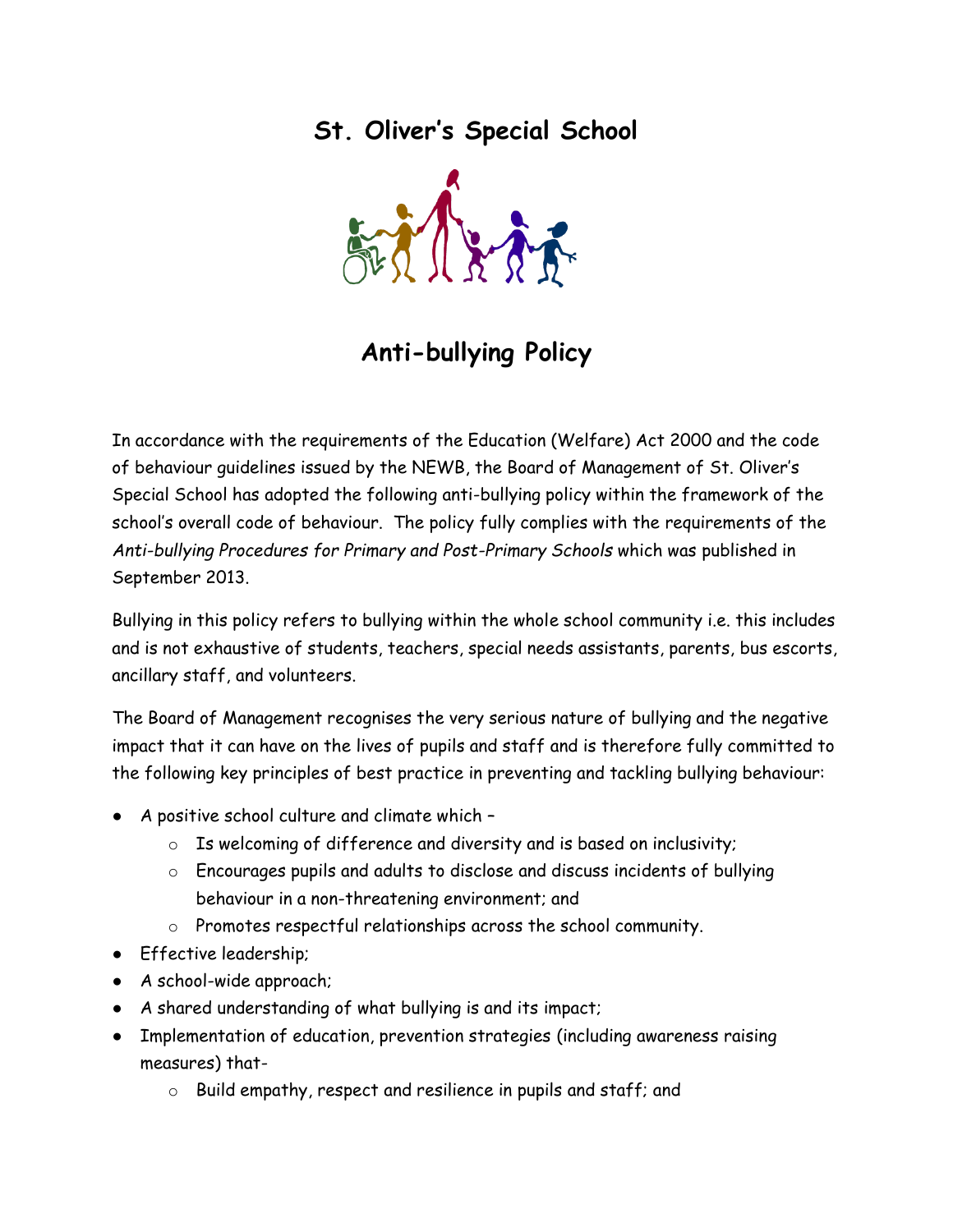- o Explicitly address the issues of cyber-bullying and identity-based bullying including in particular, homophobic and transphobic bullying (currently this is not applicable to students in St. Oliver's Special School, however if the issue arises it will be addressed)
- Effective supervision and monitoring of pupils;
- Supports for staff;
- Consistent recording, investigation and follow up of bullying behaviour (including use of established intervention strategies); and
- On-going evaluation of the effectiveness of the anti-bullying policy.

In accordance with the *Anti-Bullying Procedures for Primary and Post-Primary Schools* bullying is defined as follows:

# **Bullying is unwanted negative behaviour, verbal, psychological or physical conduct, by an individual or group against another person (or persons) and which is intentionally repeated over time.**

The following types of bullying behaviour are included in the definition of bullying:

- Deliberate exclusion, malicious gossip and other forms of relational bullying.
- Cyber-bullying
- Identity-based bullying such as homophobic bullying, racist bullying based on a person's membership of the Traveller community and bullying of those with disabilities or special educational needs.

Isolated or once-off incidents of intentional negative behaviour, including a once-off offensive or hurtful text message or other private messaging, do not fall within the definition of bullying and shall be dealt with, as appropriate, in accordance with the school's code of behaviour.

Given the cognitive level of functioning of the students in our school we do not foresee bullying taking place. What may be viewed in other educational settings as bullying may in fact be looked upon as a behaviour in our school.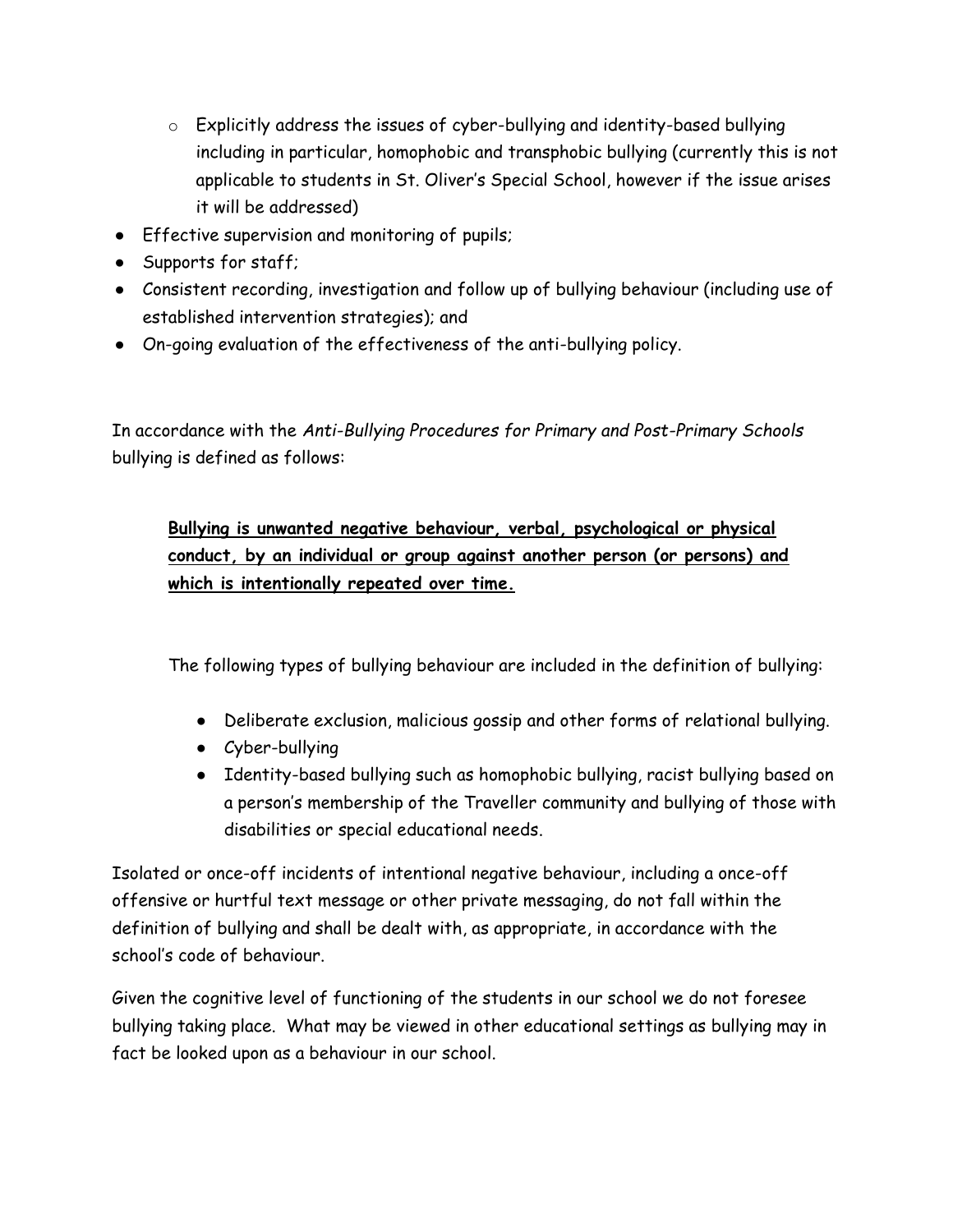However, in the context of this policy, placing a once-off offensive or hurtful message, image or statement that can be viewed and/or repeated by other people will be regarded as bullying behaviour.

Negative behaviour that does not meet this definition of bullying will be dealt with in accordance with the school's code of behaviour

*Additional information on different types of bullying is set out in Appendix 1 attached* 

## *Investigating and Dealing with Bullying Behaviour*

The relevant teachers for investigating and dealing with bullying are as follows:

| * Individual Class Teachers | * Deputy Principal | * Principal |
|-----------------------------|--------------------|-------------|
|                             |                    |             |

Bullying incidents shall be reported to the class teacher and/or the supervising teacher for investigation. This reporting may be done by the pupil, parents, another pupil or another staff member. All reported incidents which are serious or are part of a pattern of behaviours will be noted, investigated and treated as circumstances require. All cases of bullying will be reported to the principal. Reports of bullying behaviour on the school bus will be investigated by the school principal.

Serious incidents of bullying behaviour will be reported to Túsla – Child and Family Agency

The education and prevention strategies that will be used by the school are outlined in Appendix 2.

## **St. Oliver's Special School aims to:**

- To have a consistent and clear approach to dealing with bullying when it occurs.
- Any pupil, parent/guardian or any staff member may bring a bullying concern to any teacher in the school.
- All reports including anonymous reports of bullying will be investigated and dealt with by the relevant teacher.
- Parents, guardians and pupils are required to cooperate with any investigation and assist the school in resolving any issues and restoring, as far as is practicable, the relationships of the parties involved as quickly as possible.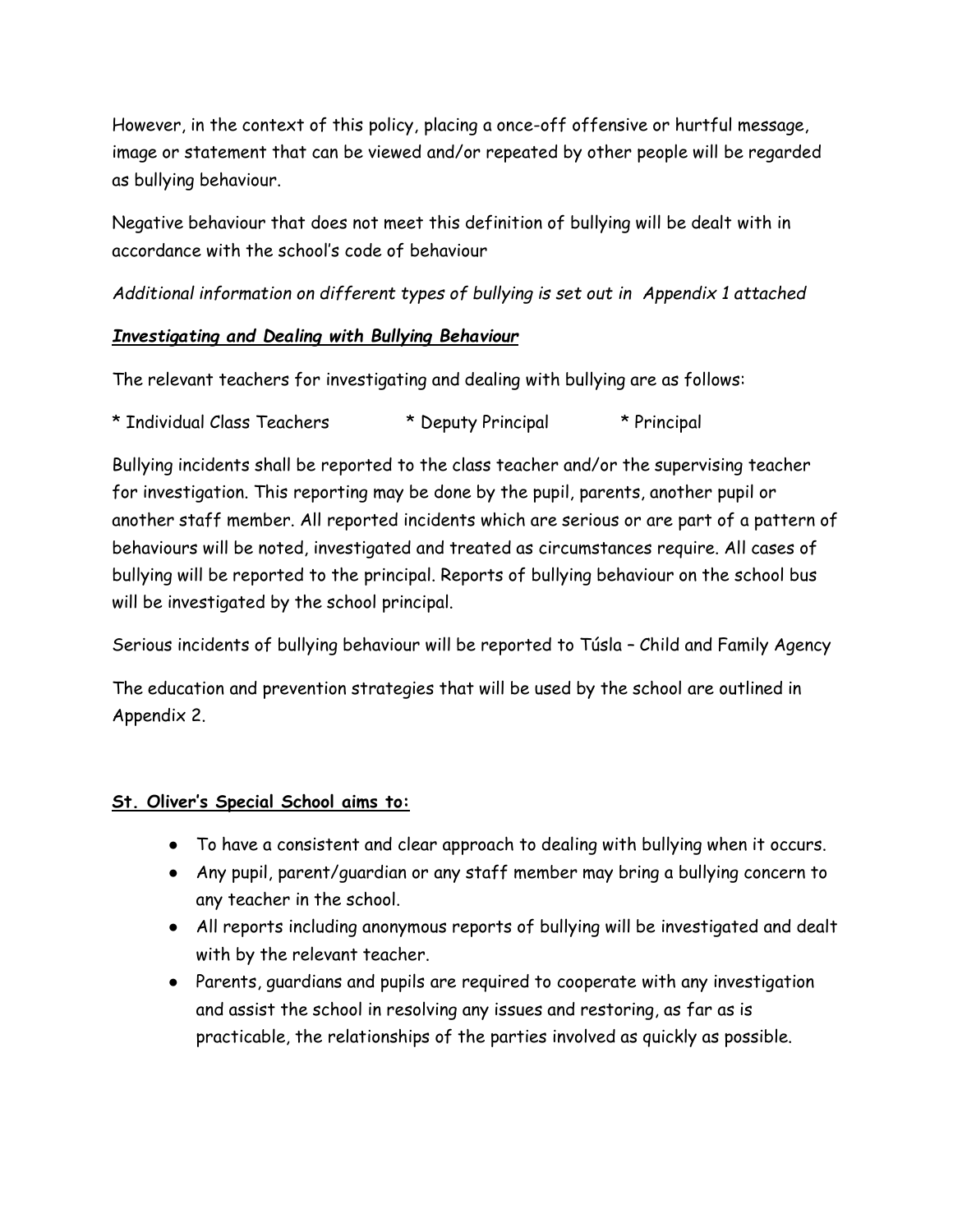The school's procedures for investigating, follow-up and recording of bullying behaviour and the establishment intervention strategies used by the school for dealing with cases of bullying behaviour are outlined in Appendix 3 and 4.

The school's programme of support for working with pupils affected by bullying is as follows:

## **Supports for pupils affected by bullying**:

All school supports and opportunities will be provided for the pupils affected by bullying to participate in activities designed to raise their self esteem, to develop friendships and social skills, and build resilience.

#### **Support for pupils who are engaging in bullying behaviour:**

A programme of support for those pupils involved in bullying behaviour must also be part of the school's intervention process. Pupils involved in bullying behaviour need assistance on an ongoing basis. For those with low self esteem, opportunities shall be developed to increase feelings of self-worth. It is, therefore, important that the learning strategies applied within the school allow for the enhancement of the pupil's self worth.

Pupils who engage in bullying behaviour may also need support to help them learn other ways of meeting their needs without violating the rights of others.

Therefore referral to Psychological support services may be required to assist the school in dealing with both sides. The school will seek the support of the Psychology Department on the Progressing Disabilities Services or HSE services at any stage of the above process to help the school deal actively and supportively with the issues at hand at any given time.

Pupils who observe incidents of bullying behaviour will be encouraged to discuss them with teachers and special needs assistants.

**Supervision and Monitoring of Pupils**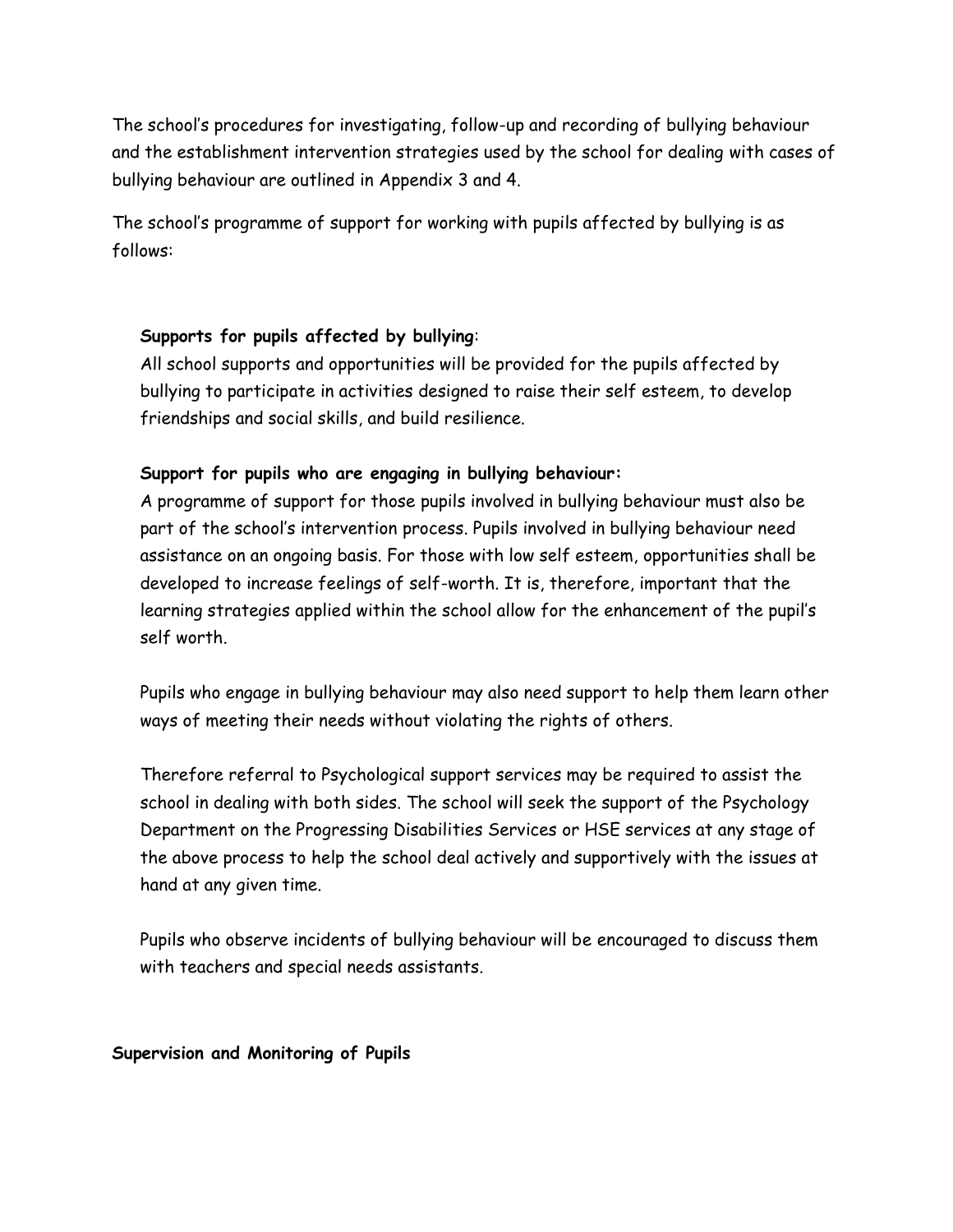The Board of Management confirms that appropriate supervision and monitoring policies and practices are in place to both prevent and deal with bullying behaviour and to facilitate early intervention where possible.

#### **Prevention of Harassment**

The Board of Management confirms that the school will, in accordance with its obligations under equality legalisation, take all such steps that are reasonably practicable to prevent the sexual harassment of pupils or staff of the harassment of pupils or staff on any of the nine grounds specified i.e. gender including transgender, civil status, family status, sexual orientation, religion, age, disability, race and membership of the Traveller community.

This policy was adopted by the Board of Management of St. Oliver's Special School on 19<sup>th</sup> November 2015. This policy was reviewed and adopted by the Board of Management of St. Oliver's Special School on the 7th March 2018 and on the 9th March 2022.

This policy has been made available to school personnel, published on the school website and provided to the Parents' Association (where one exists). A copy of this policy will be made available to the Department and the Patron if requested.

This policy and its implications will be reviewed by the Board of Management once in every school year. Written notification that the review has been completed will be made available to school personnel and published on the school website. A record of the review and its outcome will be made available, if requested, to the patron and the Department.

|                      |                                        | Signal: |           |  |  |
|----------------------|----------------------------------------|---------|-----------|--|--|
|                      | <b>Chairperson Board of Management</b> |         | Principal |  |  |
| Date:                |                                        |         |           |  |  |
| Date of next review: |                                        |         |           |  |  |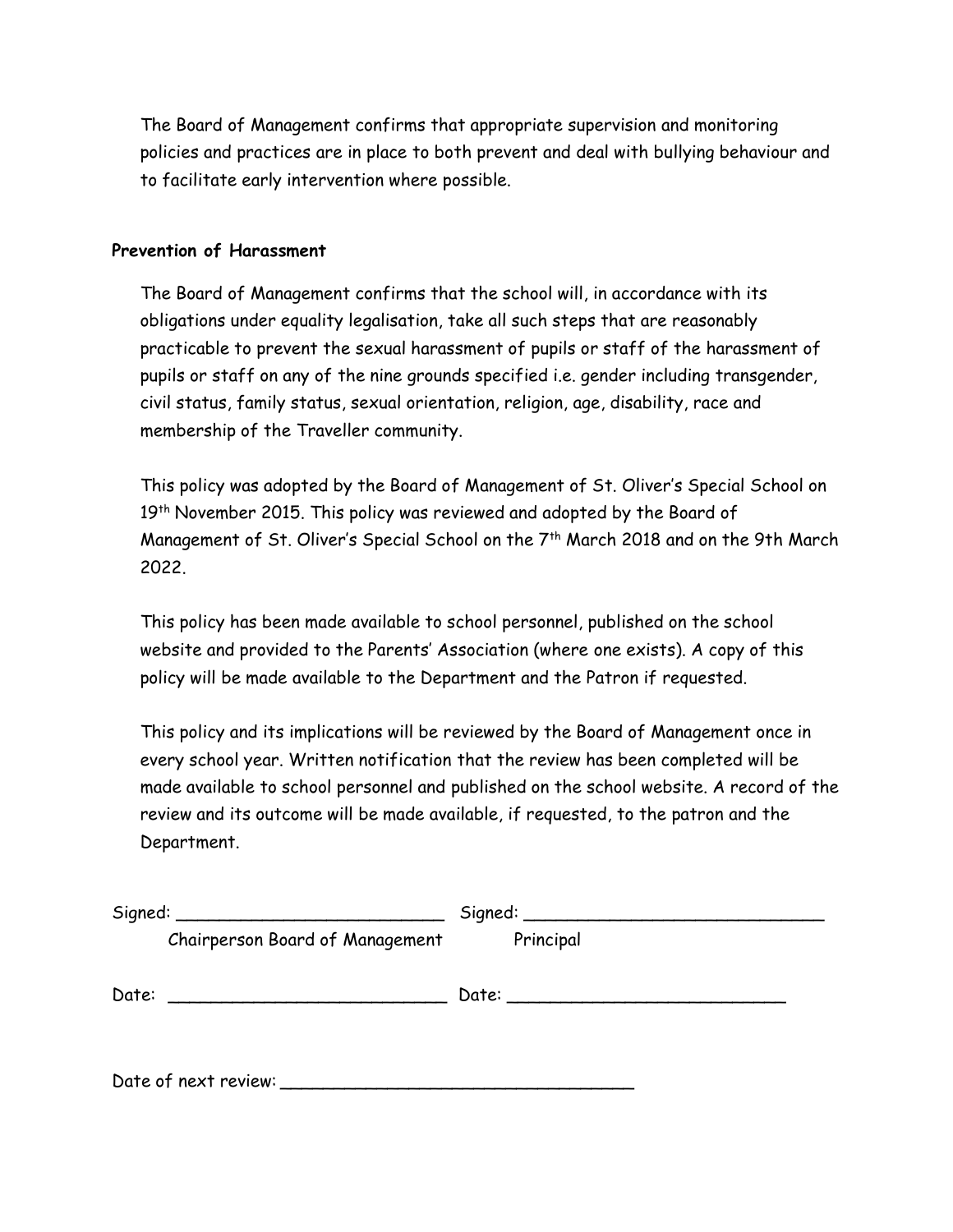## **APPENDIX 1:**

The list of examples of bullying behaviours is non exhaustive, and the school may wish to add behaviours which may arise in the future.

| <b>General behaviours</b> | Harassment based on any of the nine grounds in the equality legislation<br>$\bullet$   |  |  |  |
|---------------------------|----------------------------------------------------------------------------------------|--|--|--|
| which apply to all        | e.g. sexual harassment, homophobic bullying, racist bullying etc.                      |  |  |  |
|                           | Physical aggression<br>$\bullet$                                                       |  |  |  |
|                           | Damage to property<br>$\bullet$                                                        |  |  |  |
|                           | Name calling<br>$\bullet$                                                              |  |  |  |
|                           | Slagging<br>$\bullet$                                                                  |  |  |  |
|                           | The production, display or circulation of written words, pictures or<br>$\bullet$      |  |  |  |
|                           | other materials aimed at intimidating another person                                   |  |  |  |
|                           | Offensive graffiti<br>$\bullet$                                                        |  |  |  |
|                           | Extortion<br>$\bullet$                                                                 |  |  |  |
|                           | <b>Intimidation</b><br>$\bullet$                                                       |  |  |  |
|                           | Insulting or offensive gestures<br>$\bullet$                                           |  |  |  |
|                           | The "look"<br>$\bullet$                                                                |  |  |  |
|                           | Invasion of personal space<br>$\bullet$                                                |  |  |  |
|                           | A combination of any of the types listed<br>$\bullet$                                  |  |  |  |
|                           |                                                                                        |  |  |  |
|                           |                                                                                        |  |  |  |
| Cyber                     | Denigration: Spreading rumours, lies or gossip to hurt a person's<br>$\bullet$         |  |  |  |
|                           | reputation                                                                             |  |  |  |
|                           | Harassment: Continually sending vicious, mean or disturbing messages<br>$\bullet$      |  |  |  |
|                           | to an individual                                                                       |  |  |  |
|                           | Impersonation: Posting offensive or aggressive messages under another<br>person's name |  |  |  |
|                           | Flaming: Using inflammatory or vulgar words to provoke an online fight                 |  |  |  |
|                           | Trickery: Fooling someone into sharing confidential or compromising<br>$\bullet$       |  |  |  |
|                           | information or images                                                                  |  |  |  |
|                           | <b>Exclusion:</b> Purposefully excluding someone from an online group                  |  |  |  |
|                           | Cyber stalking: Ongoing harassment and denigration that causes a<br>$\bullet$          |  |  |  |
|                           | person considerable fear for his/her safety                                            |  |  |  |
|                           | Silent telephone/mobile phone calls                                                    |  |  |  |
|                           | Abusive telephone/mobile phone calls<br>$\bullet$                                      |  |  |  |
|                           | Abusive text messages<br>$\bullet$                                                     |  |  |  |
|                           | Abusive email                                                                          |  |  |  |
|                           | Abusive communication on social networks e.g.                                          |  |  |  |
|                           | Facebook/Ask.fm/Twitter/You Tube or on games consoles                                  |  |  |  |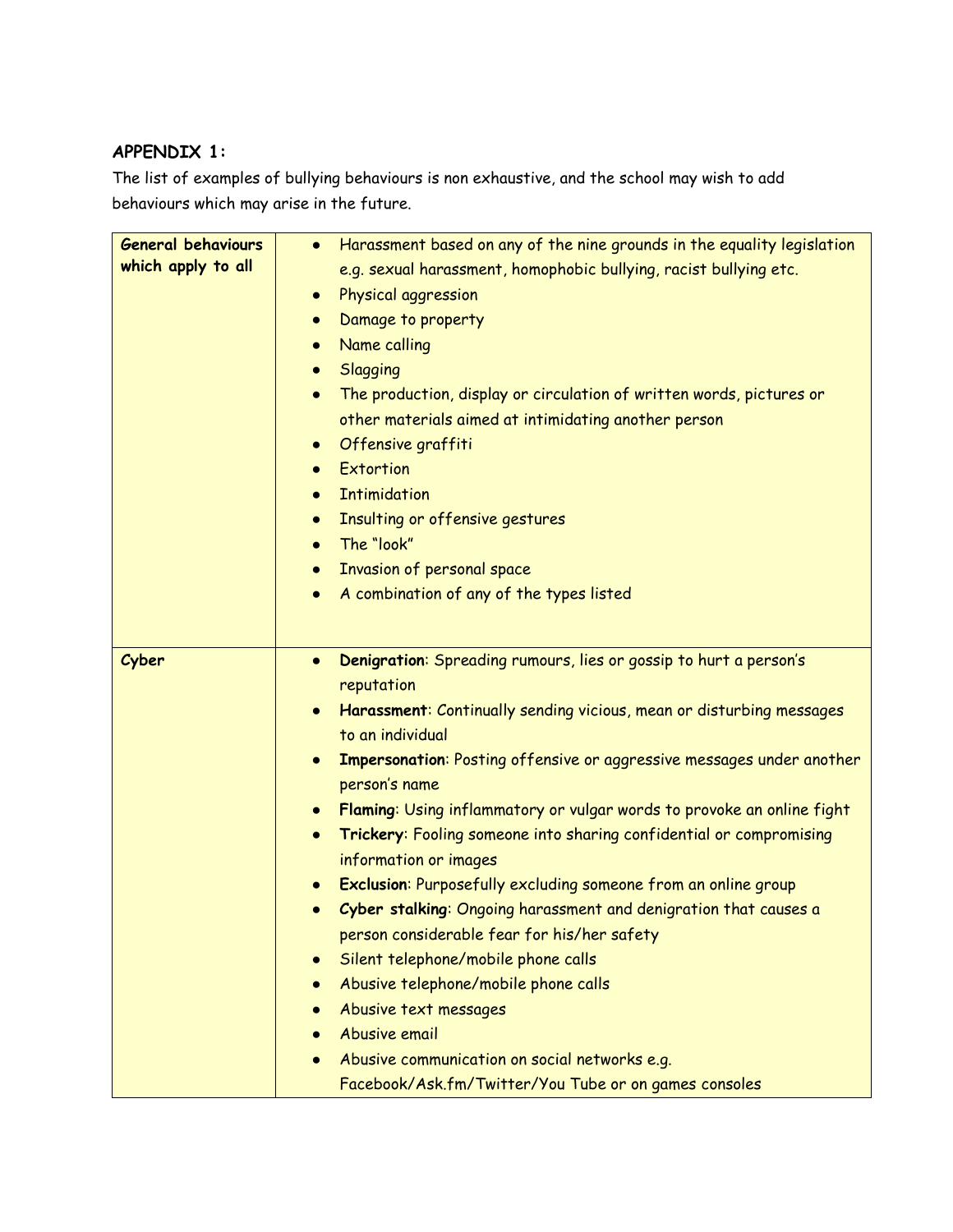|                                                                                      | Abusive website comments/Blogs/Pictures<br>$\bullet$                                                        |  |  |
|--------------------------------------------------------------------------------------|-------------------------------------------------------------------------------------------------------------|--|--|
|                                                                                      | Abusive posts on any form of communication technology                                                       |  |  |
|                                                                                      |                                                                                                             |  |  |
| <b>Identity Based Behaviours</b>                                                     |                                                                                                             |  |  |
|                                                                                      | Including any of the nine discriminatory grounds mentioned in Equality Legislation (gender                  |  |  |
|                                                                                      | including transgender, civil status, family status, sexual orientation, religion, age, disability, race and |  |  |
| membership of the Traveller community).                                              |                                                                                                             |  |  |
| Homophobic and<br>Spreading rumours about a person's sexual orientation<br>$\bullet$ |                                                                                                             |  |  |
| Transgender                                                                          | Taunting a person of a different sexual orientation<br>$\bullet$                                            |  |  |
|                                                                                      | Name calling e.g. Gay, queer, lesbianused in a derogatory manner                                            |  |  |
|                                                                                      | Physical intimidation or attacks<br>$\bullet$                                                               |  |  |
|                                                                                      | <b>Threats</b>                                                                                              |  |  |
|                                                                                      |                                                                                                             |  |  |
| Race, nationality,                                                                   | Discrimination, prejudice, comments or insults about colour, nationality,<br>$\bullet$                      |  |  |
| ethnic background                                                                    | culture, social class, religious beliefs, ethnic or traveller background                                    |  |  |
| and membership of                                                                    | Exclusion on the basis of any of the above                                                                  |  |  |
| the Traveller                                                                        |                                                                                                             |  |  |
| community                                                                            |                                                                                                             |  |  |
|                                                                                      |                                                                                                             |  |  |
| Relational                                                                           | This involves manipulation of relationships as a means of bullying. Behaviours                              |  |  |
|                                                                                      | include:                                                                                                    |  |  |
|                                                                                      | <b>Malicious gossip</b><br>$\bullet$                                                                        |  |  |
|                                                                                      | <b>Isolation and exclusion</b><br>$\bullet$                                                                 |  |  |
|                                                                                      | <b>Ignoring</b><br>$\bullet$                                                                                |  |  |
|                                                                                      | Excluding from the group<br>$\bullet$                                                                       |  |  |
|                                                                                      | Taking someone's friends away                                                                               |  |  |
|                                                                                      | "Bitching"                                                                                                  |  |  |
|                                                                                      | <b>Spreading rumours</b>                                                                                    |  |  |
|                                                                                      | <b>Breaking confidence</b>                                                                                  |  |  |
|                                                                                      | Talking loud enough so that the victim can hear<br>The "look"                                               |  |  |
|                                                                                      |                                                                                                             |  |  |
|                                                                                      |                                                                                                             |  |  |
| <b>Sexual</b>                                                                        | Unwelcome or inappropriate sexual comments or touching                                                      |  |  |
|                                                                                      | Harassment                                                                                                  |  |  |
|                                                                                      |                                                                                                             |  |  |
| <b>Special Educational</b>                                                           | Name calling<br>$\bullet$                                                                                   |  |  |
| <b>Needs, Disability</b>                                                             | Taunting others because of their disability or learning needs                                               |  |  |
|                                                                                      |                                                                                                             |  |  |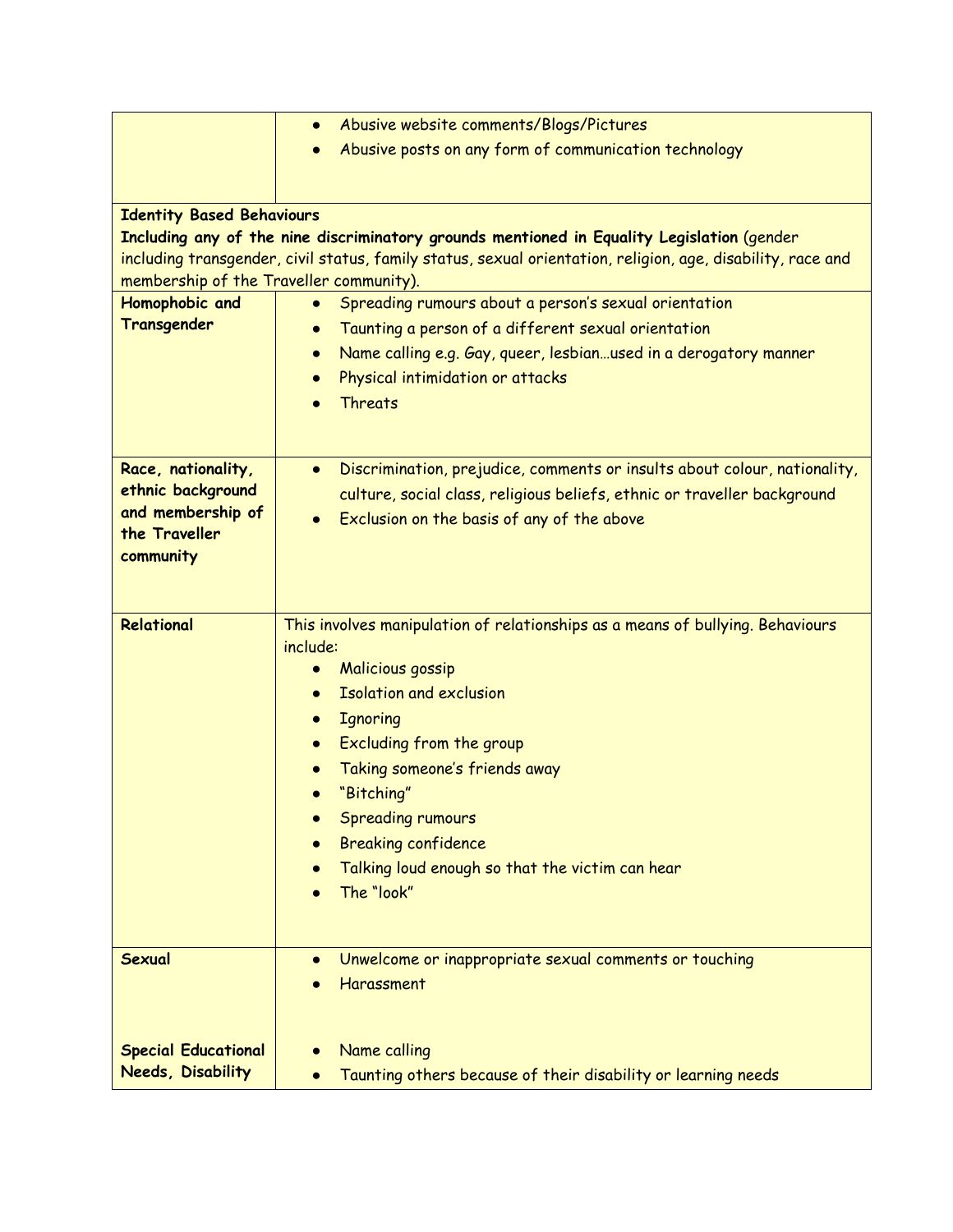|  | Taking advantage of some pupils' vulnerabilities and limited capacity to |
|--|--------------------------------------------------------------------------|
|  | recognise and defend themselves against bullying                         |
|  | Taking advantage of some pupils' vulnerabilities and limited capacity to |
|  | understand social situations and social cues                             |
|  | Mimicking a person's disability                                          |
|  | Setting others up for ridicule                                           |
|  |                                                                          |
|  |                                                                          |

Appendix 2:

The education and prevention strategies that will be used by the school are as follows:

School Staff:

- It is imperative that all staff are aware of the school's anti-bullying policy and it's guidelines for dealing with bullying.
- The school staff will foster an atmosphere of friendship, respect and tolerance.
- Bullying of staff by staff, will not be tolerated.
- Bullying of pupils by staff will not be tolerated.
- Pupil's self-esteem will be developed through celebrating individual differences, achievements, acknowledgements and rewarding good behaviour, manners and providing opportunities for success throughout the curriculum and school.
- Teachers will help pupils to develop empathy and understanding by discussing feelings and the use of social stories.
- Relationships with pupils will be based on mutual respect and trust so that pupils will have the confidence in the school staff.
- Teachers will be vigilant, respond sensitively and caringly to pupils who disclose incidents of bullying, and will investigate all such reports.
- Teachers will discuss the school's anti-bullying policy with pupils through the use of school rules and use behavioural management strategies.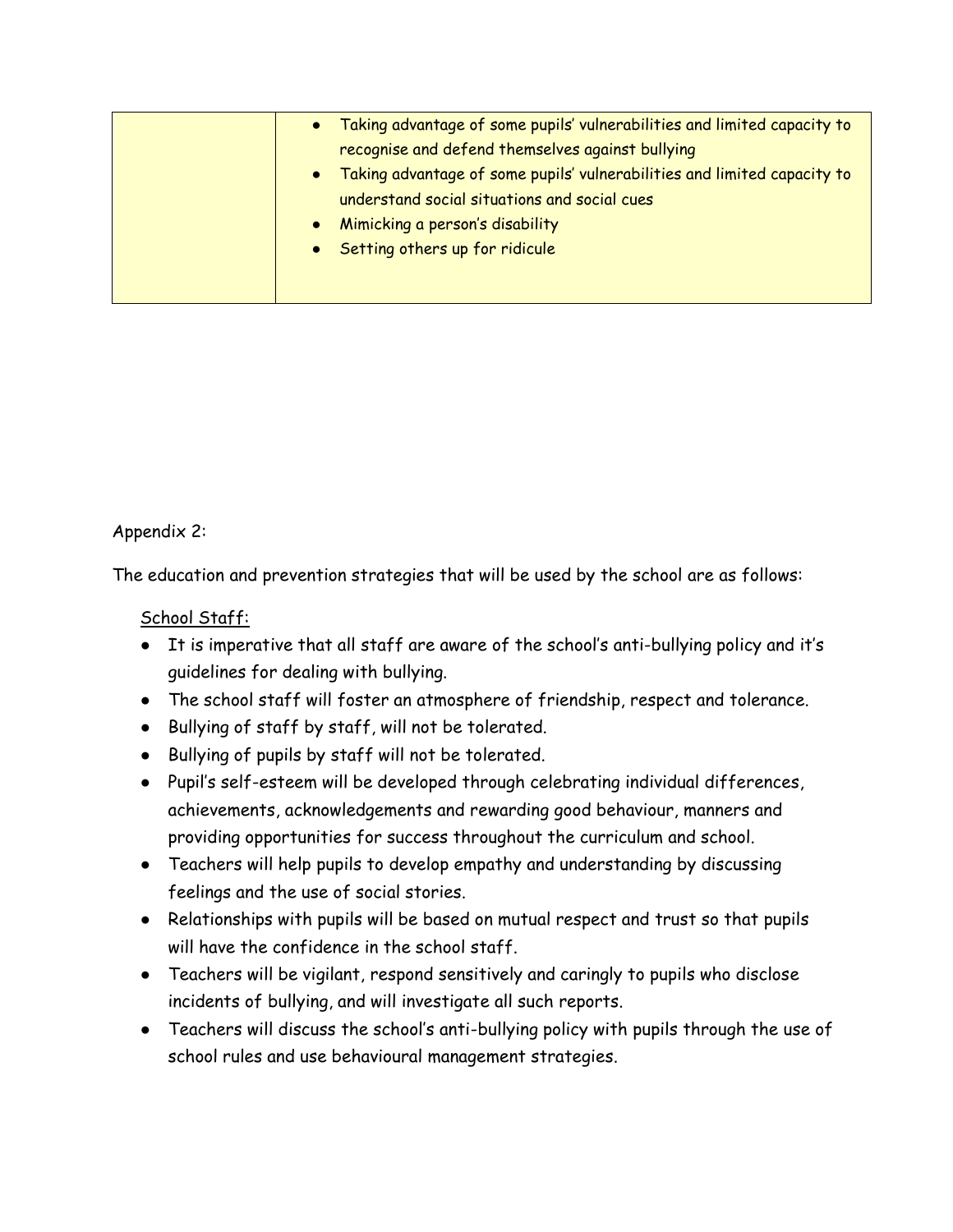- The formal curriculum of the school will be used to educate all pupils against bullying behaviour. Anti-bullying issues may be raised through the school SPHE programme, the Stay Safe programme, the arts subjects and/or circle time.
- Supervision and monitoring of classrooms, corridors, school grounds, school buses and extra-curricular activities will take place. Non-teaching and ancillary staff will be encouraged to be vigilant and report issues to relevant teachers. Supervision will also apply to monitoring student use of communication technology within the school.

## Pupils:

- Pupils are expected to be tolerant and to have mutual respect for each other.
- Pupils shall report incidents of bullying to their parents and teachers. In some cases adults will advocate for the pupils.
- Pupils will follow the school rules.

## Parents:

- Encourage positive behaviours and discourage negative behaviours both at home and at school.
- Encourage pupils to solve difficult problems without resorting to aggression.
- Encourage children to share, to be kind and to be caring.
- Watch out for signs and symptoms that your child is being bullied or is bullying others.
- Don't dismiss your instincts as being wrong.
- Discuss the school's anti-bullying policy and/or the school rules with your child if appropriate.
- Support the school in its efforts to prevent and treat bullying.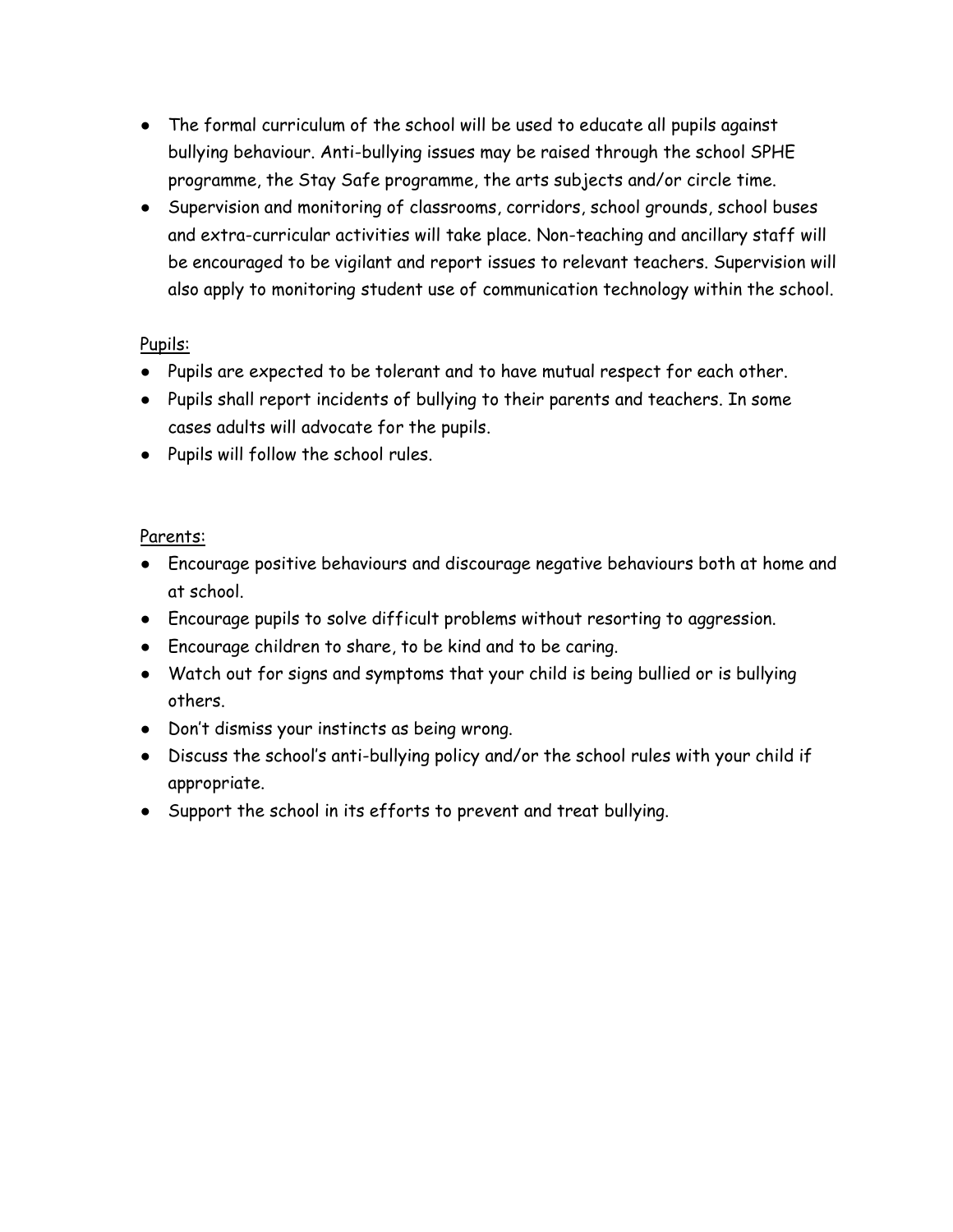## Appendix 3:

## **Investigating and Dealing with Incidents of Bullying Behaviour**

- The primary aim for the relevant teacher in investigating and dealing with bullying is to resolve any issues and to restore, as far as is practicable, the relationship of the parties involved.
- In investigating and dealing with bullying, the teacher will exercise his/her professional judgement to determine whether bullying has occurred and how best the situation might be resolved.
- All reports, including anonymous reports of bullying must be investigated and dealt with by the relevant teacher.
- Non-teaching staff such as special needs assistants, school secretary, caretaker, cleaner and bus escorts must be encouraged to report any incidents of bullying behaviour witnessed by them, or mentioned to them, to the relevant teacher.
- Parents and pupils are required to cooperate with any investigation and assist the school in resolving any issues and restoring, as far as practicable, the relationships of the parties involved as quickly as possible. Parents will be informed of any incidents of bullying in which their child is involved.
- It is very important that all involved (including each set of pupils and parents) understand the above from the outset.

## **How reports will be dealt with by the school:**

- Teachers shall take a calm, unemotional problem-solving approach when dealing with incidents of alleged bullying behaviour reported by pupils, staff or parents.
- Incidents shall be investigated outside the classroom situation to ensure the privacy of all involved.
- All interviews shall be conducted with sensitivity and with due regard to the rights of all pupils concerned. Pupils who are not directly involved, or staff may provide very useful information in this way.
- When analysing incidents of bullying behaviour, the relevant teacher shall seek answers to questions of what, where, when, who and why. This shall be done in a calm manner, setting an example in dealing effectively with a conflict in a nonaggressive manner.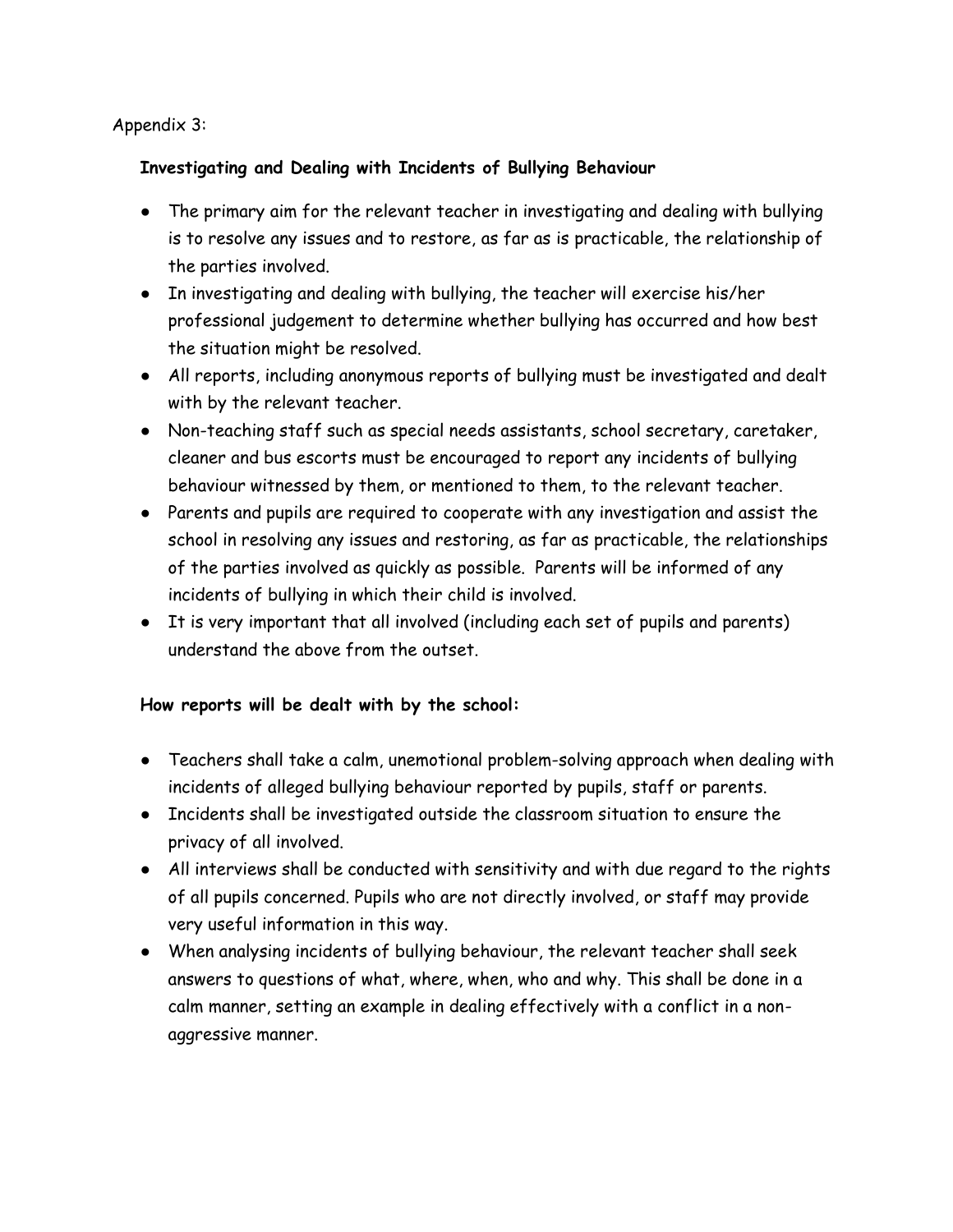- If a group is involved, each member shall be interviewed individually at first. Thereafter, all those involved shall be met as a group to give their account of the situation if it is deemed appropriate.
- At the group meeting, each member shall be asked for his/her account of what happened to ensure that everyone in the group is clear about each other's statements.
- Each member of the group shall be supported through the possible pressures that may face them from the other members of the group after interview by the teacher.
- It may also be appropriate or helpful to ask those involved to write down their account of the incident(s).

## **What happens after the investigation:**

- In cases where it has been determined by the relevant teacher that bullying behaviour has occurred, the parents of the parties involved shall be contacted at an early stage to inform them of the matter and explain the actions begin taken as outlined in this policy. The school shall give parents an opportunity to discuss ways in which they can reinforce or support the actions being taken by the school and the support for their child.
- Where the relevant teacher has determined that a pupil has been engaged in bullying behaviour, it shall be made clear to him/her how he/she is in breach of the school's anti-bullying policy or school rules.
- It must also be made clear to all involved that in any situation where disciplinary sanctions are required, this is a private matter between the pupil being disciplined, his or her parents and the school.

## **Follow Up:**

- Follow-up meetings with the relevant parties involved shall be arranged separately with a view to possibly bringing them together at a later date if the pupil who has been bullied is ready and agreeable. This can have a therapeutic effect.
- In cases where the relevant teacher considers that the bullying behaviour has not been adequately and appropriately addressed within 20 days after he/she has determined that bullying behaviour has occurred, it must be recorded by the relevant teacher in the recording template (Appendix 5)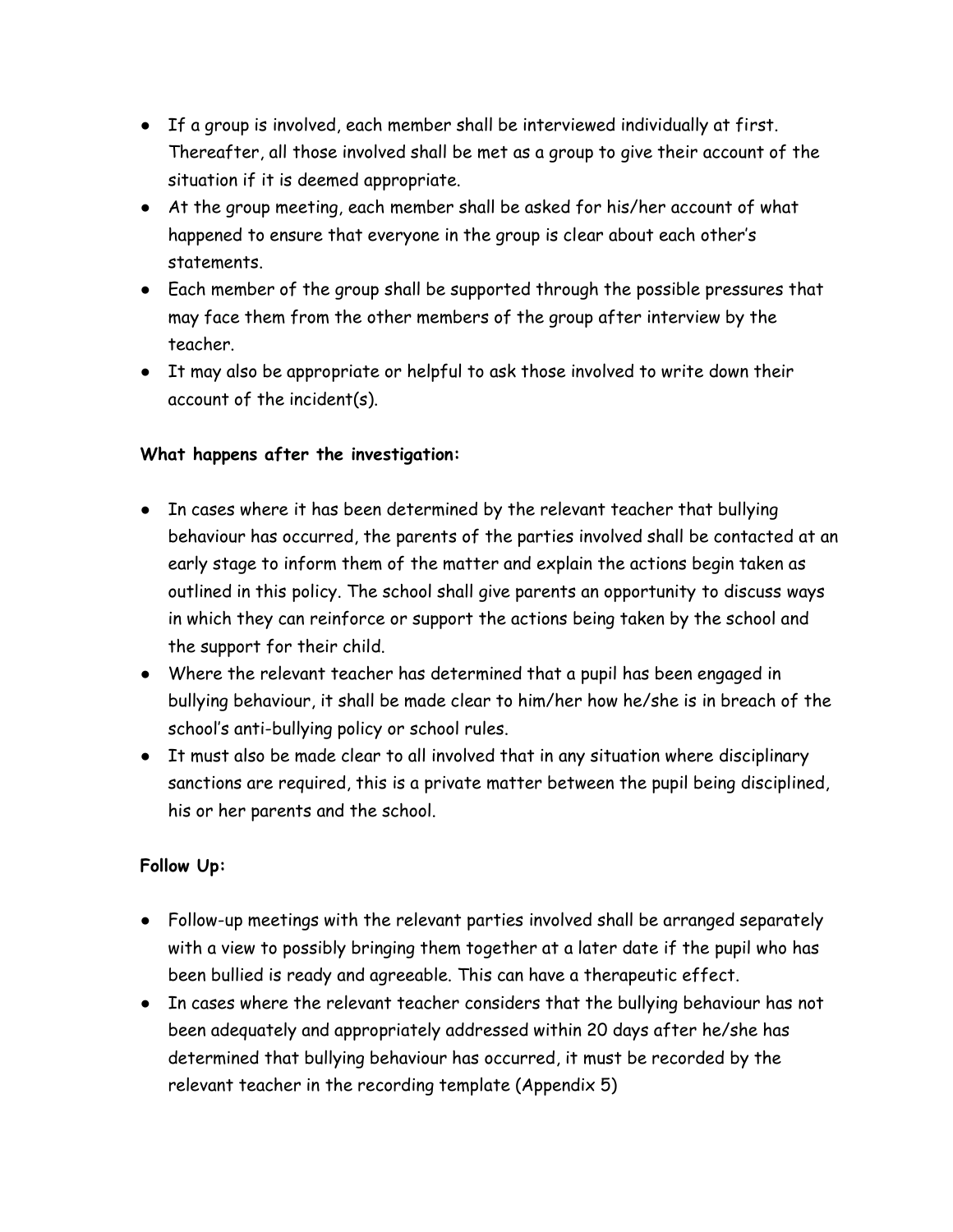- In determining whether a bullying case has been adequately and appropriately addressed the relevant teacher must, as part of his/her professional judgement take the following factors into account:
	- o Whether the bullying behaviour has ceased
	- o Whether any issues between the parties have been resolved as far as is practicable
	- o Whether the relationships between the parties have been resolved in as far as is practicable, and
	- o Any feedback received from the parties involved, their parents or the school Principal or Deputy Principal

## **What happens if parents are not satisfied with the outcome:**

- Where a parent is not satisfied that the school has dealt with a bullying behaviour case in accordance with these procedures, the parents must be referred, as appropriate, to the school's complaints procedures.
- In the event that a parent has exhausted the school's complaints procedures and is still not satisfied, the school must advise the parents of their rights to make a complaint to the Ombudsman for Children.

## **Established Intervention Strategies**

- Teacher interviews with pupils
- Negotiating agreements with pupils and following these up by monitoring progress
- Working with parents/guardians to support school interventions
- Circle time
- No blame approach
- Restorative interviews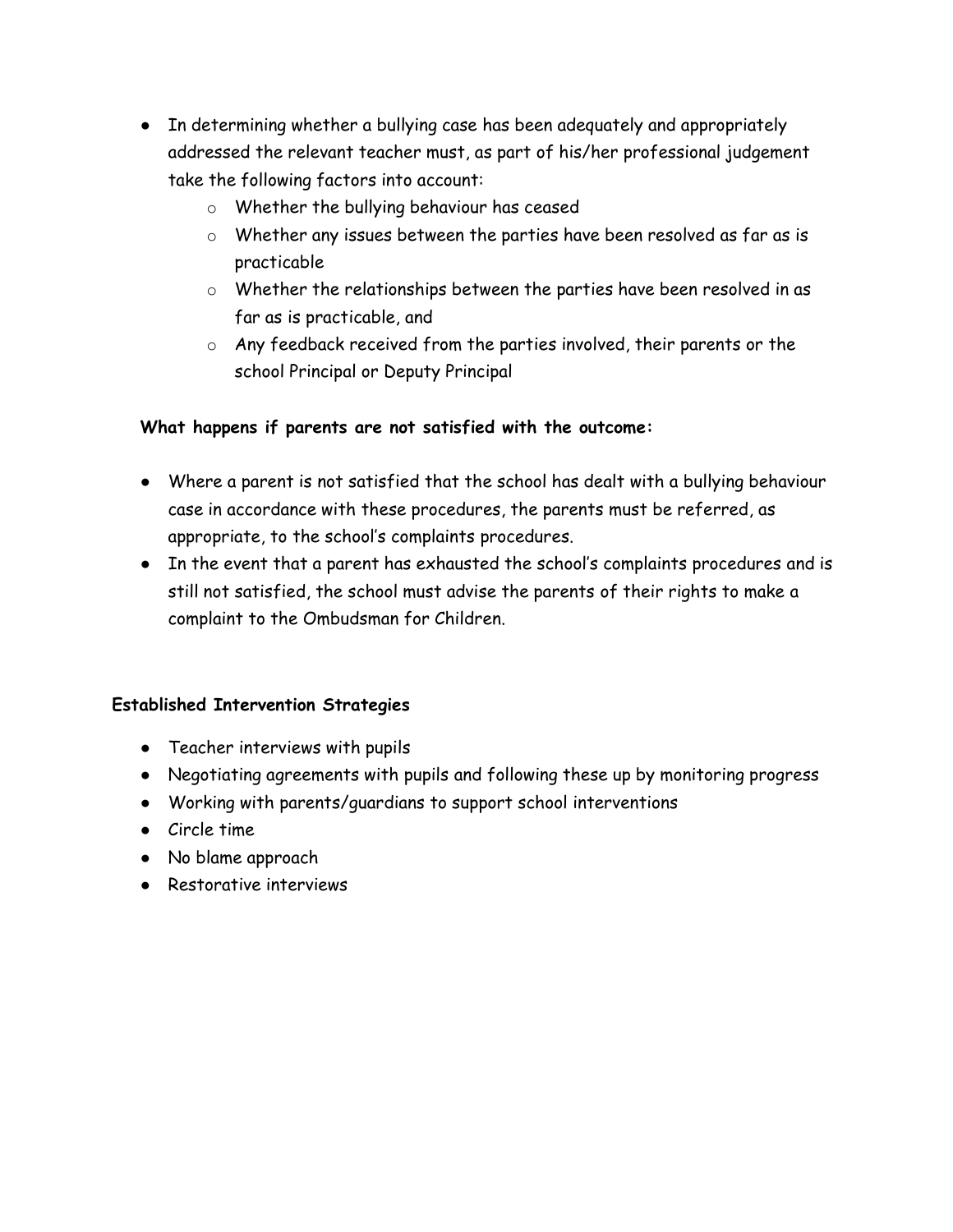## Appendix 4:

## **Procedures for recording bullying behaviour:**

- The Board of Management has clear procedures for the formal noting and reporting of bullying behaviour and these are documented below. All records must be maintained in accordance with relevant data protection legislation.
- The school's procedures for noting and reporting bullying behaviour will adhere to the following:
	- **i. Informal: Pre-determination that bullying has occurred:**
		- All staff must keep a written record of any incidents witnessed by them or notified to them.
		- All incidents must be reported to the relevant teacher.
		- Written records will be kept in a separate incident file in the office.
		- The relevant teacher must inform the Principal of all incidents being investigated.
- While all reports including anonymous reports of bullying must be investigated and dealt with by the relevant teacher, the teacher will use his/her professional judgement in relation to the records to be kept of these reports, the actions taken and any discussions with those involved regarding same.

## **ii. Formal: Stage 1 – Determination that bullying has occurred:**

If it is established by the relevant teacher that bullying has occurred, the relevant teacher must keep appropriate written records which will assist his/her efforts to resolve the issues and restore, as far as is practicable, the relationships of the parties involved.

The written records shall be stored and filed in the separate Anti-Bullying Incident file in the office.

## **iii. Formal: Stage 2 – Use of Appendix 5**

The relevant teacher must use the recording template attached (Appendix 5) to record the bullying behaviour in the following circumstances:

a) In cases where he/she considers that the bullying behaviour has not been adequately and appropriately addressed within 20 school days after he/she has determined that bullying behaviour has occurred; and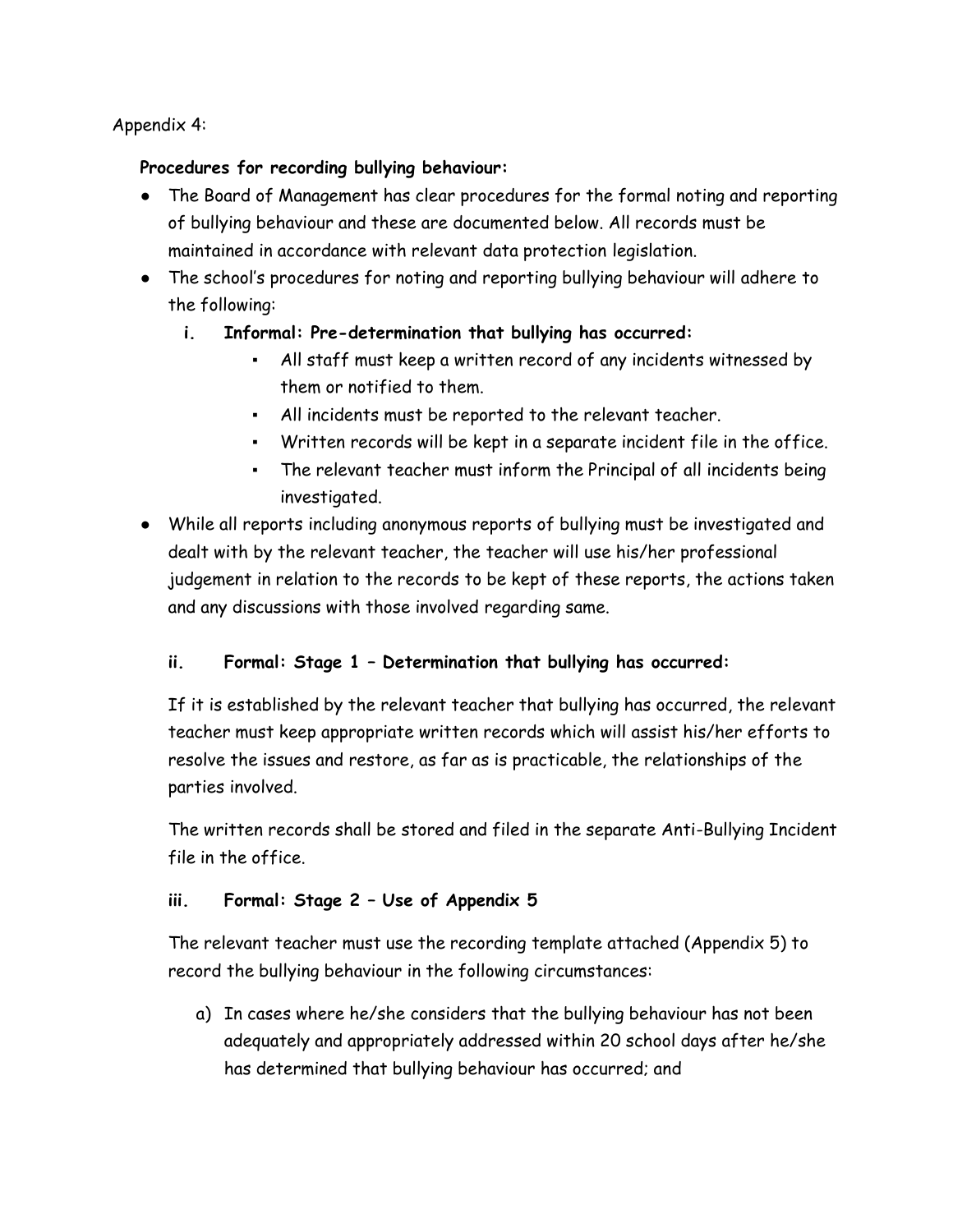b) Where the school has decided that in certain circumstances bullying behaviour must be recorded and reported immediately to the Principal or Deputy Principal

The following behaviours shall always be recorded on Appendix 5 and notified to the Principal:

- Physical Bullying where an injury occurs to either party
- Sexual Harassment
- All cyber bullying

In each of the circumstances at (a) and (b) above, the recording template attached must be completed in full and retained by the teacher in question and a copy provided to the Principal or Deputy Principal. It shall also be noted that the timeline for recording bullying behaviour in the recording template does not in any way preclude the relevant teacher from consulting the Principal or Deputy Principal at an earlier stage in relation to a case.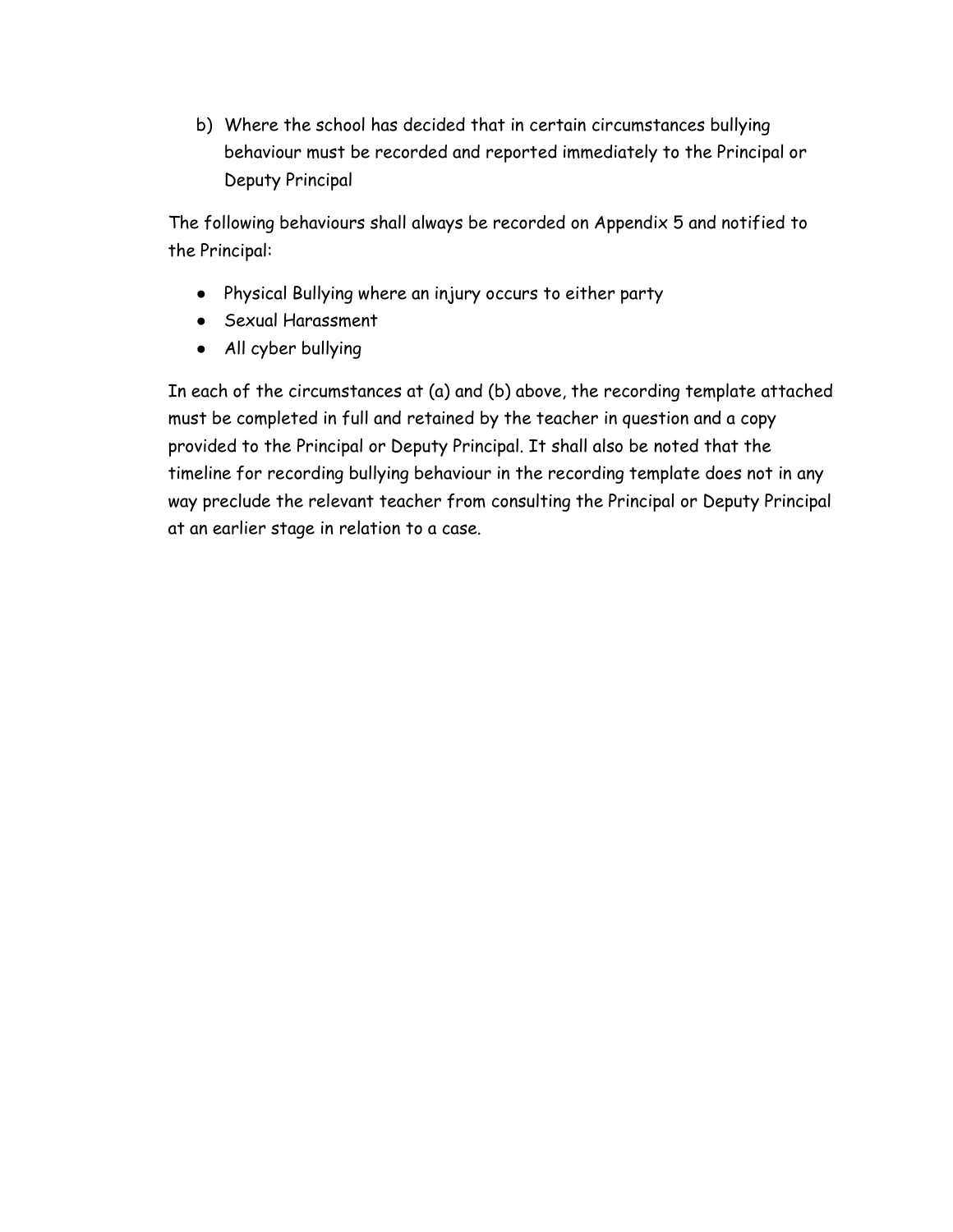# **Appendix 5 Template for recording bullying behaviour**

**1. Name of pupil being bullied and class group**

Name: \_\_\_\_\_\_\_\_\_\_\_\_\_\_\_\_\_\_\_\_\_\_\_\_\_\_\_\_\_\_\_ Class: \_\_\_\_\_\_\_\_\_\_\_\_\_\_\_\_\_\_\_\_\_\_\_\_\_\_

#### **2. Name (s) and class(es) of pupil(s) engaged in bullying behaviour**

- **3. Source** of bullying concern/report **4. Location** of incidents (tick relevant box(es))\* (tick relevant box(es))\*
	-

| ונבא ו כוכנעווו טטגנכאן |  |  |  |
|-------------------------|--|--|--|
| Pupil concerned         |  |  |  |
| Other Pupil             |  |  |  |
| Parent                  |  |  |  |
| Teacher                 |  |  |  |
| <b>SNA</b>              |  |  |  |
| <b>Bus Escort</b>       |  |  |  |
| <b>School Nurse</b>     |  |  |  |
| Other                   |  |  |  |
| Playground              |  |  |  |
| Classroom               |  |  |  |
| Corridor                |  |  |  |
| Toilets                 |  |  |  |
| School Bus              |  |  |  |
| Other                   |  |  |  |
|                         |  |  |  |

#### **5. Name of person(s) who reported** the bullying concern

# **6. Type** of Bullying Behaviour (tick relevant box(es))\*

| Physical Aggression | Cyber-bullying          |
|---------------------|-------------------------|
| Damage to Property  | Intimidation            |
| Isolation/Exclusion | <b>Malicious Gossip</b> |
| Name Calling        | Other (specify)         |

#### **7. Where behaviour is regarded as identity-based bullying, indicate the relevant category:**

| Homophobic | Disability/SEN<br>related | Racist | Membership of<br>Traveller community | Other (specify) |
|------------|---------------------------|--------|--------------------------------------|-----------------|
|            |                           |        |                                      |                 |